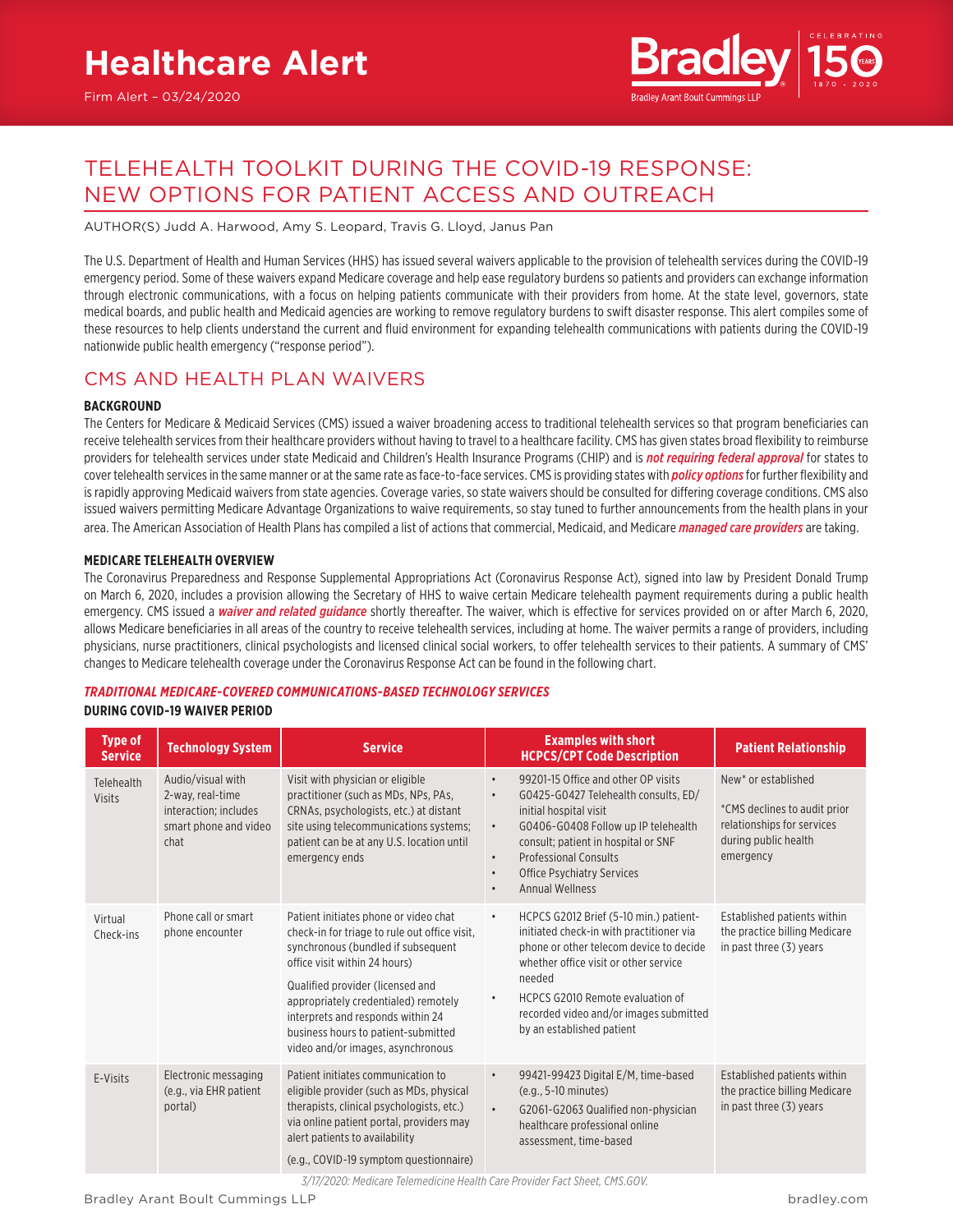# **Healthcare Alert**



These services are described by HCPCS codes and paid under the Medicare Physician Fee Schedule. CMS' waiver allows these services to be provided to patients by eligible professionals regardless of the patient's location. Although generally, Medicare coinsurance and deductibles apply, please refer to the section below titled *OIG - Reductions or Waivers of Cost-Sharing Obligations*. CMS' guidance on Medicare telehealth services under the Coronavirus Response Act (CMS Telehealth Guidance) describes three types of services covered by the waiver: Medicare Telehealth Visits, Virtual Check-ins, and E-Visits.

## **MEDICARE TELEHEALTH VISITS**

## *MEDICARE FFS TELEHEALTH VISIT COVERAGE UNDER CORONAVIRUS RESPONSE ACT (CRA)*

- Interactive Communications System with AV for 2-way, realtime interactive communication between patient and eligible practitioner
	- Now includes phone with AV capabilities used for 2-way interaction, such as smart phones and video chats
- Originating site: patient located at certain provider sites (e.g., physician, hospital, RHC, FQHC, SNF) and limited in-home purposes (ESRD, SUD, mobile stroke) in Health Professional Shortage Area (HPSA) or Rural HPSA county, with exceptions
	- Now includes all U.S. locations, including patient homes, until national emergency state ends
- Distant site eligible physician or practitioner (PA, NP, CNS, CRNA, Nurse-Midwife, CSW, RD, Clinical Psychologist) licensed to furnish telehealth under state law
	- Now includes physicians and practitioners who furnished Medicare telehealth service to patient within last 3 years, or in same practice as such provider (HHS will not audit this prior relationship requirement under 1135 Waiver)
- Services must still be medically appropriate
	- Medical exam under control of physician or practitioner control at distant site
	- Tele-presenter not required with patient unless medically necessary
- Services provided must be provided by providers and practitioners authorized to bill
	- Office or other outpatient visits
	- Professional consultations
	- Office psychiatry services
	- Annual wellness visits
	- Obesity counseling
	- Smoking cessation
	- ESRD in home dialysis

• Medicare pays 80% of Physician Fee Schedule for distant site practitioner telehealth services

• No originating site facility fee in home

• Check state orders waiving license requirements for out-of-state physicians and other practitioners

Source: 3.16.20: Medicare Telehealth Benefit, 42 C.F.R. 410.78, in Light of Coronavirus Preparedness and Response Supplemental Appropriations Act of 2020 ("Coronavirus *Response Act") in Telehealth Services During Emergency Periods Act of 2020*

Medicare telehealth visits require the use of interactive audio and video telecommunications systems to permit real-time communication between a distant site and the patient, including smart phone and video chat during the waiver period. Distant site practitioners can include physicians, nurse practitioners, physician assistants, nurse midwives, CRNAs, clinical psychologists, clinical social workers, registered dietitians and nutrition professionals. CMS maintains a list of services that are normally furnished in-person that may be furnished via telehealth. This list is available *[here](https://www.cms.gov/Medicare/Medicare-General-Information/Telehealth/Telehealth-Codes)*. During the public health emergency, these visits are considered the same as an in-person visit and paid at the same rate as regular in-person visits. *These services can be provided to any Medicare beneficiary, including in situations where the provider and beneficiary have not had a prior existing relationship.* The CMS Telehealth Guidance is clear that HHS will not conduct audits to ensure that such a prior relationship existed for claims submitted during this public health emergency.

In a related move, the DEA will now *[permit DEA-registered practitioners](https://www.deadiversion.usdoj.gov/coronavirus.html)* providing telehealth visits to prescribe Schedule II-V controlled substances for a legitimate medical purpose to patients for whom they have not conducted an in-person medical evaluation. The practitioner must otherwise act in compliance with federal and state laws, including the DEA regulations for electronic prescribing or calling the pharmacy for Schedule III-V prescription and, in medical emergencies, calling in Schedule II prescriptions.

### **VIRTUAL CHECK-INS**

Virtual check-ins allow established Medicare patients in their home to have a brief communication with a practitioner via a telephone or exchange of information through video or image. CMS expects these virtual services to be initiated by patients; however, practitioners may need to educate patients on the availability of the service prior to patient initiation. The virtual check-ins are for patients with an established relationship with the provider where the communication is not related to a medical visit within the previous seven days and does not lead to a medical visit within the next 24 hours. Patients verbally must consent to receive the services, and the Medicare coinsurance and deductibles will apply. CMS provides the following billing guidance for these services: *Doctors and certain practitioners may bill for these virtual check-in services furnished through several communication technology modalities, such as telephone (HCPCS code G2012). The practitioner may respond to the patient's concern by telephone, audio/video, secure text messaging, email or use of a patient portal. Standard Part B cost sharing applies to both. In addition, separate from these virtual check-in services, captured video or images can be sent to a physician (HCPSC code G2010).*

## **E-VISITS**

Established Medicare patients may have non-face-to-face patient-initiated communications with their doctors without going to the doctor's office by using online patient portals. These services can only be reported when the billing practice has an *established relationship with the patient*. The patient must generally initiate the initial inquiry, and communications can occur over a seven-day period. The services may be billed using CPT codes 99421-99423 and HCPCS codes G2061-G2063, as applicable. Patients verbally must consent to receive the services, and the Medicare coinsurance and deductibles will apply.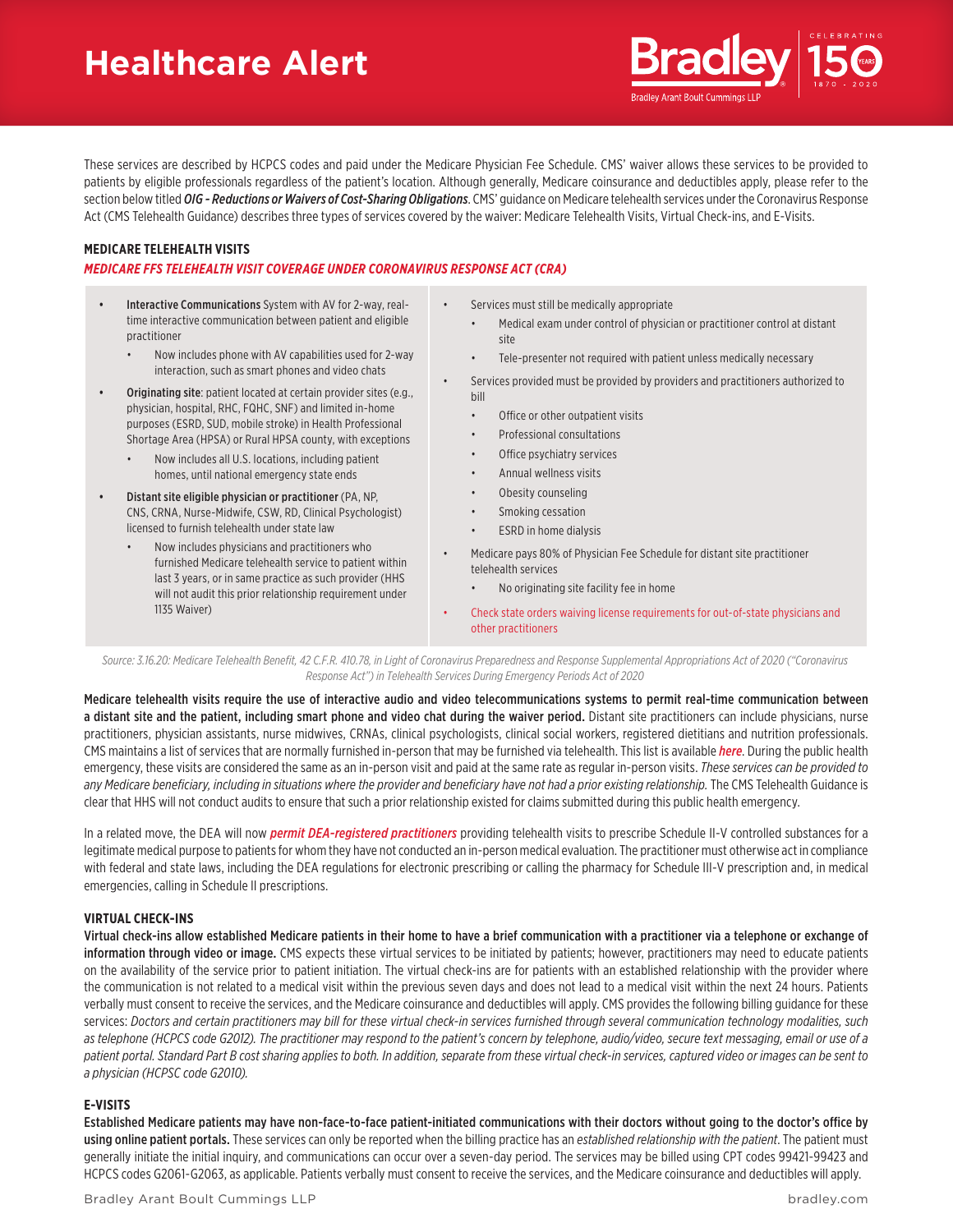# **Healthcare Alert**



## *MEDICARE-COVERED TELEHEALTH VIRTUAL CHECK-INS AND E-VISITS – ESTABLISHED PATIENTS ONLY*

#### Virtual Check-ins

- Video or image virtual check-in (HCPCS G2010)
	- [Short, patient-initiated communications](https://www.cms.gov/newsroom/fact-sheets/medicare-telemedicine-health-care-provider-fact-sheet) with a healthcare provider
	- Remote evaluation of recorded video and/or images submitted by an established patient, including interpretation with follow-up with patient within 24 business hours, not originating from a related E/M service provided within previous 7 days nor leading to an E/M service or procedure within next 24 hours or soonest available appointment
- Telephone virtual check-in (HCPCS G2012)
	- Brief communication technology-based service, e.g. virtual checkin, by a physician or other qualified healthcare professional who can report evaluation and management services, provided to an established patient, not originating from a related E/M service provided within previous 7 days nor leading to an E/M service or procedure within next 24 hours or soonest available appointment; 5-10 minutes of medical discussion

#### E-Visits

- [E-Visits](https://www.cms.gov/newsroom/fact-sheets/medicare-telemedicine-health-care-provider-fact-sheet) are non-face-to-face patient-initiated communications through online patient portal
- Online patient portals (HCPCS 2061)
	- Qualified nonphysician healthcare professional online assessment, for an established patient, up to 7 days, cumulative time during the 7 days; 5-10 minutes
- Online patient portals (CPT 99421-99423)
	- Online digital E/M service, established patient, up to 7 days cumulative time during the 7 days; 5-10 minutes (99421); 11-20 minutes (99422); 21 or more minutes (99423)

*Source: 3.16.20: 2020 CPT® codes 99421-99423 in CPT Book. CMS HCPCS Codes. 3.17.20: Medicare Telemedicine Health Care Provider Fact Sheet, CMS.GOV*

# STATE LICENSING WAIVERS

The CMS Telehealth Guidance does not waive out-of-state healthcare provider licensure requirements, but noted that it would temporarily waive in-state licensure payment conditions for providers licensed in other states. With that said, many states have begun to either fast track the temporary licensing of outof-state physicians and other practitioners or to recognize unrestricted out-of-state licenses to practice within that scope as sufficient during the pendency of the order. The Federation of State Medical Boards (FSMB) has compiled a list of *[links to emergency orders](https://www.fsmb.org/siteassets/advocacy/pdf/state-emergency-declaration-licensures-requirements-covid-19.pdf)* by governors and state agencies.

## **OIG - REDUCTIONS OR WAIVERS OF COST-SHARING OBLIGATIONS**

The HHS Office of Inspector General (OIG) has issued a policy statement to notify healthcare providers that they will not be subject to administrative sanctions for reducing or waiving any cost-sharing obligations federal healthcare program beneficiaries may owe for certain telehealth services, subject to the conditions specified in the policy statement. The policy statement can be accessed *[here](https://oig.hhs.gov/fraud/docs/alertsandbulletins/2020/policy-telehealth-2020.pdf)*. OIG clarified in *[FAQs](https://oig.hhs.gov/fraud/docs/alertsandbulletins/2020/telehealth-waiver-faq-2020.pdf)* on March 24, 2020, that the policy statement applies to the broader category of telehealth services in the first chart above, as well as monthly remote patient monitoring and chronic care management services.

Routine reductions or waivers of costs owed by federal healthcare program beneficiaries, including cost-sharing amounts such as coinsurance and deductibles, potentially implicate the federal Anti-Kickback Statute, the civil monetary penalty and exclusion laws related to kickbacks, and the civil monetary penalty law prohibition on inducements to beneficiaries. Nonetheless, recognizing the unique circumstances resulting from the COVID-19 outbreak, the OIG will not subject physicians and other practitioners to OIG administrative sanctions for arrangements that satisfy *both* of the following conditions:

1. A physician or other practitioner reduces or waives cost-sharing obligations (i.e., coinsurance and deductibles) that a beneficiary may owe for telehealth services furnished consistent with then-applicable coverage and payment rules. The policy statement also applies to hospitals and other eligible entities operating under a reassignment of Medicare benefits from the physician or other practitioner.

2. The telehealth services are furnished during the time period subject to the COVID-19 public health emergency declaration (the "COVID-19 Declaration").

The policy statement is subject to the following additional considerations:

- Nothing in the policy statement requires physicians or other practitioners to reduce or waive any cost-sharing obligations federal healthcare program beneficiaries may owe for telehealth services during the time period specified in condition 2 above.
- For any free telehealth services furnished during the time period subject to the COVID-19 Declaration, the OIG will not view the provision of free telehealth services alone to be an inducement or as likely to influence future referrals (i.e., OIG will not view the furnishing of subsequent services occurring as a result of the free telehealth services, without more, as evidence of an inducement).
- Nothing in the policy statement will affect the operation of CMS's programmatic rules and regulations.
- Nothing in the policy statement otherwise affects a physician's or other practitioner's responsibility to bill only for services performed and to comply with legal authorities related to proper billing, claims submission, cost reporting, or related conduct.
- Nothing in the policy statement affects a physician's or other practitioner's responsibility to comply with federal, state, or local statutes, rules, regulations, ordinances, or other laws that may be applicable and in effect at the time.

The OIG has specifically reserved the right to reconsider the issues raised in the policy statement and to modify or terminate the policy statement at any time.